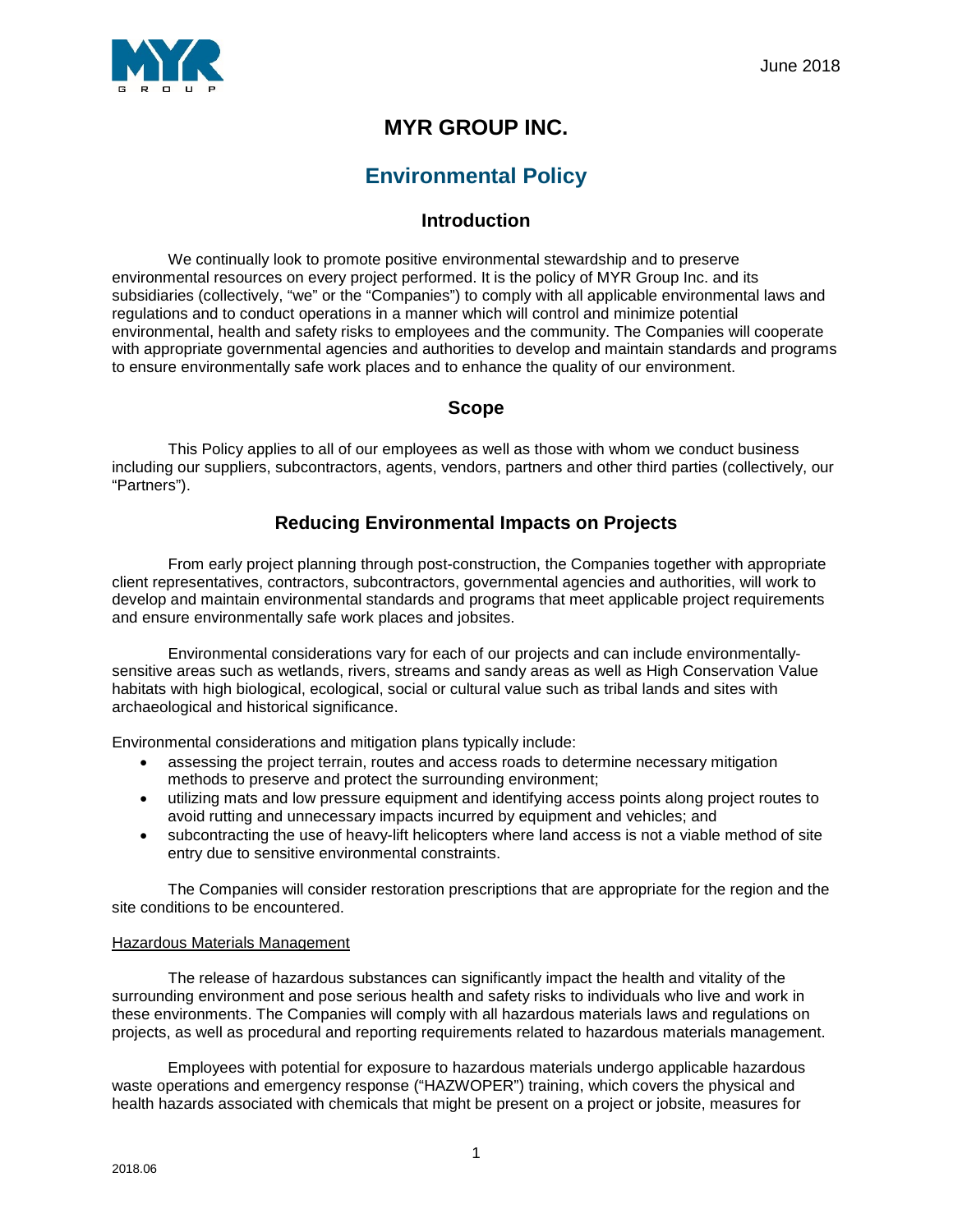

guarding against personal injury and environmental damage while dealing with hazardous substances, communication and emergency protocols, prospering labeling procedures, overview of safety data sheets ("SDS"), development of environmental and health programs, risk minimization practices and proper procedures for hazardous waste operations. Additional training is also provided for respiratory protection, the use of hazardous material personal protective equipment ("PPE") and for exposure to asbestos and lead.

## *Transportation and Removal of Hazardous Waste*

Employees responsible for the transportation and removal of hazardous waste undergo applicable hazardous materials training when hazardous waste or materials are introduced onto projects which require removal or transport. This training covers the nature of hazardous materials as well as the proper procedures to follow when transporting hazardous waste and what to do in the event of an emergency.

### *Disposal of Hazardous and Non-Hazardous Waste*

The Companies will perform duties in a manner that minimizes the generation of waste materials whenever possible and will monitor the storage, handling, use and disposal of waste materials. We will survey operations and identify measures to reduce the generation of wastes, especially those that are hazardous to our environment. Whenever possible, our project teams will work with recycling companies to remove certain materials from jobsites to help reduce the amount of waste.

## *Spill Prevention Control and Countermeasure*

Spills of chemicals, oils and fuels could have significant negative impacts on the surrounding environment including the soil, water, air, biodiversity and human health. The Companies will comply with the requirements related to the development and/or adherence to project or site-specific spill prevention control and countermeasure plans. These plans typically include procedures to follow for proper spill prevention, required employee training, oversight personnel, procedures for proper, timely and safe clean-up of spills, contingency plans for catastrophic spills, emergency response plans and proper internal and external notification, documentation and reporting requirements.

#### Storm Water Pollution Prevention Plans

The Companies will comply with requirements related to the development and/or adherence to storm water pollution prevention plans ("SWPPP") which include practices for reducing pollutants from storm water discharges from project sites and compliance assurance with terms and conditions of storm water permits.

#### Dust Control

The Companies will perform their respective work in a manner that minimizes the impact of dust in the environment. We will comply with requirements related to dust generating sources and dust control plans, and participate in the implementation of compliance measures required prior to, during and after dust generating activity on a project including the appropriate employee training for dust control.

## Project Stakeholder Relations

We consider ourselves an extension of our client when interfacing with the communities in which we live and work. From project beginning through completion, we strive to maintain strong working relationships with stakeholders including the landowners, states, counties and municipalities on issues associated with access, right-of-ways and restoration.